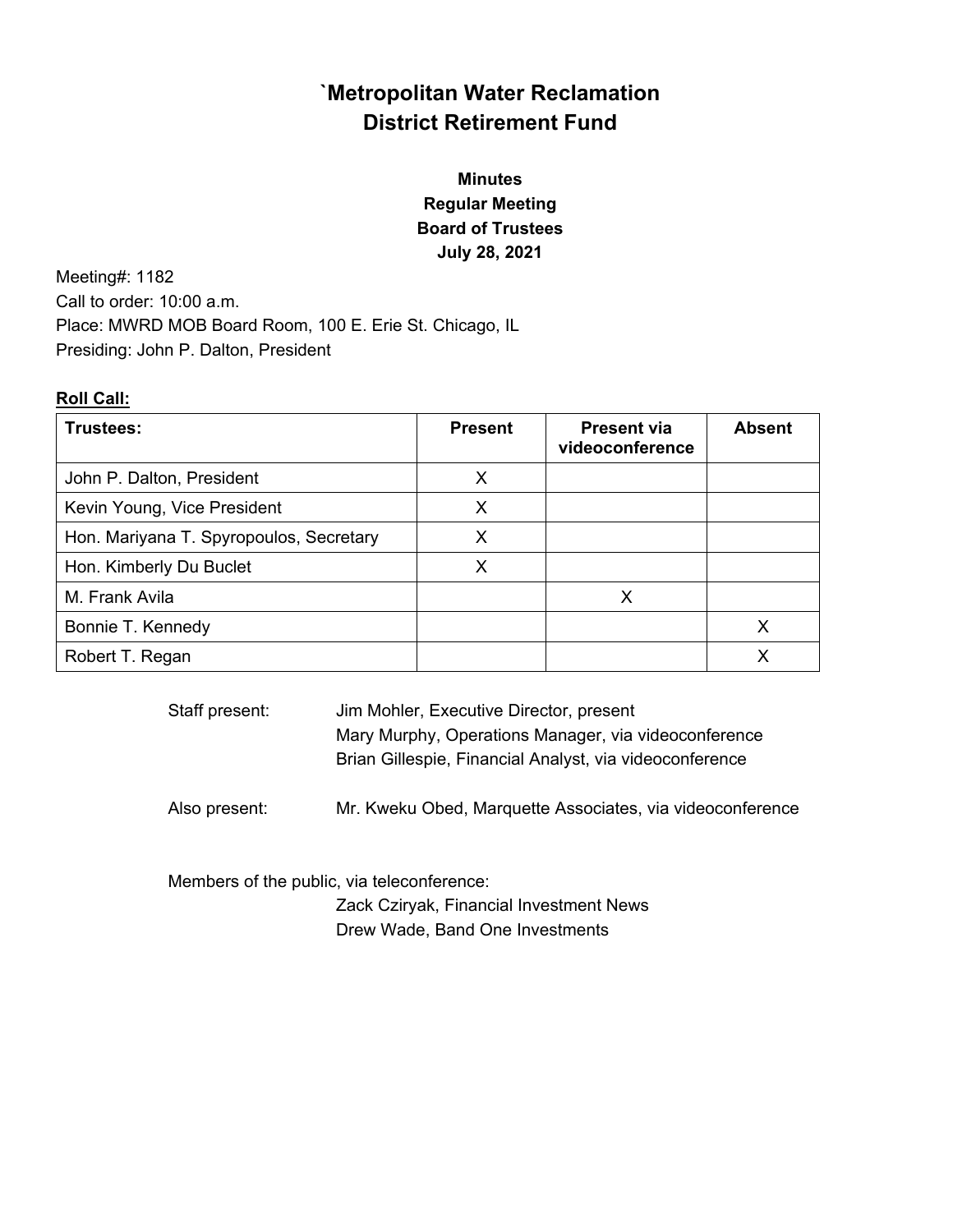### **Roll Call**

President Dalton conducted a roll call.

### **Meeting attendance**

To ensure that the minutes of the meeting are properly recorded, anyone attending the meeting via teleconference outside the Board members, Fund consultants, and pertinent Fund staff, were asked to identify themselves and affiliation, if any.

### **Public Comment**

President Dalton solicited public comments; there were none.

### **Regular Business**

Approval Regular Meeting Minutes – June 23, 2021

*Motion to approve by Vice President Young. Seconded by Commissioner Spyropoulos, unanimously approved by roll call vote.* 

### Approval of Meeting Agenda – July 28, 2021

*Motion to approve by Commissioner Spyropoulos. Seconded by Vice President Young, unanimously approved by roll call vote.* 

### **Consent Agenda**

*roll call vote.* 

### Administrative Expenses, 20 items, \$157,339.75

*Motion to approve by Vice President Young. Seconded by Commissioner Du Buclet, unanimously approved by roll call vote.* 

Investment Expenses, none

Employee Annuitants - 13 new retirees, \$76,260.60 total monthly

*Motion to approve by Commissioner Du Buclet. Seconded by Commissioner Spyropoulos, unanimously approved by roll call vote.* 

Surviving Spouse & Child Annuitants – 6 new surviving spouse annuities, \$31,643.67 total monthly *Motion to approve by Commissioner Spyropoulos. Seconded by Vice President Young, unanimously approved by* 

#### Refunds - 6 refunds, \$192,247.39

*Motion to approve by Vice President Young. Seconded by Commissioner Du Buclet, unanimously approved by roll call vote.* 

### Duty Disability, benefits for 14 persons

*Motion to approve by Commissioner Du Buclet. Seconded by Vice President Young, unanimously approved by roll call vote.* 

### Ordinary Disability, benefits for 12 persons

*Motion to approve by Commissioner Spyropoulos. Seconded by Vice President Young, unanimously approved by roll call vote.*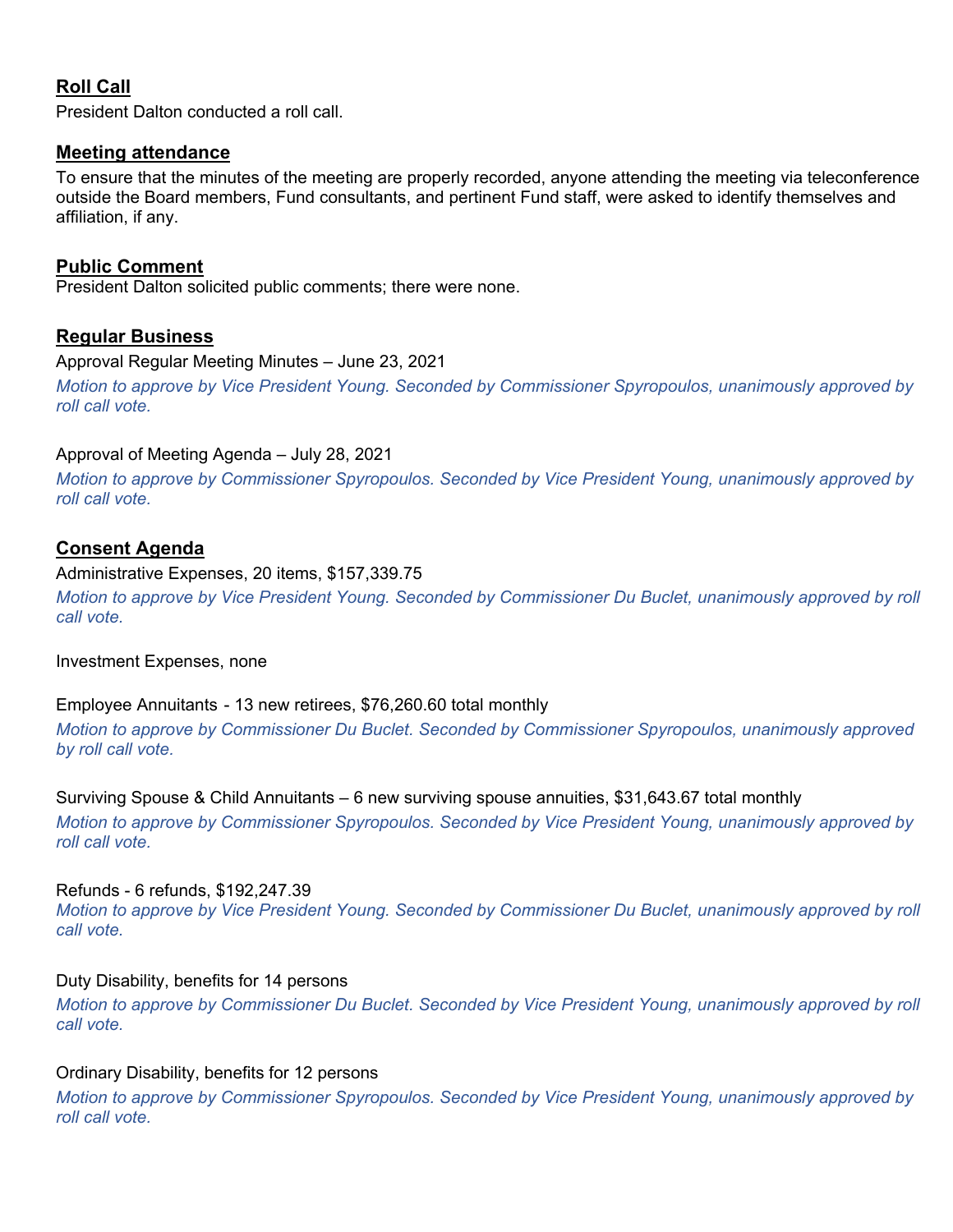### **Administrative**

### **Cash Allocation**

Mr. Mohler reported the following regarding necessary liquidity for upcoming disbursements.

### *For projected August 2021 disbursements of \$16.6M*

Mr. Mohler reported that August 2021 disbursements are expected to be \$16.6M. Board had approved liquidation of \$15.55M of invested assets from SSgA S&P500 Index Fund and Mesirow Financial Small Cap Value to honor them.

### *For projected September 2021 disbursements of \$17.0M*

Mr. Mohler reported that September 2021 projected disbursements are \$17.0M. Fund staff projects \$15.2M of invested assets will need to be liquidated to honor them. Staff recommends needed liquidity from the following sources:

| <b>Investment Manager</b> | <b>Investment Mandate</b> | (SM)    |
|---------------------------|---------------------------|---------|
| Wasatch Advisors          | <b>Small Cap Value</b>    | \$13.2M |
| Decatur Capital           | Large Cap Growth          | \$2.0M  |

*Motion by Vice President Young to approve staff's recommendation for necessary liquidity. Seconded by Commissioner Du Buclet, unanimously approved by roll call vote.* 

### **Staff Administrative Update**

### **2021 Employee Trustee Election – Approval of Rules and Recommended Judges\***

Mr. Mohler presented the draft Rules of Election, which are consistent with prior years. The Trustee election will be held on October 11, 2021.

*Motion to approve the Rules of Election made by Commissioner Spyropoulos. Seconded by Vice President Young, approved by roll call vote. President Dalton votes present.* 

### **Pension Administration System - Project Update\***

Ms. Murphy reported the RFP was issued as planned on Monday June 28, 2021. Potential bidders submitted questions by July 12<sup>th</sup>, and a mandatory bidders conference was held on July 14<sup>th</sup> at which questions were addressed. Six bidders attended. Minimum qualifications were due July  $27<sup>th</sup>$  and were submitted by three companies. The submitted qualifications will be evaluated against the requirements.

### **Request for RFP – Data Cleansing Services\***

Mr. Mohler reported the need for data cleansing services was identified late last year as an integral part of migrating to a new PAS. Staff has done the groundwork to determine the estimated cost range and has concluded that issuing an RFP would be prudent. Ms. Murphy will utilize Vice President Young and certain sister funds as a resource in the drafting of the RFP.

*Motion to approve the drafting and posting of the RFP for data cleansing services, made by Vice President Young. Seconded by Commissioner Du Buclet, unanimously approved by roll call vote.* 

### **Signature Verification Project Update**

Mr. Mohler reported that staff has begun a signature verification process that is usually completed every three years. Retirees and beneficiaries are being asked by letter to verify they are still alive and at the address on record, as a means to ensure benefit payments are being made to the proper persons. Some banking information is also being verified.

Letters were sent out on July  $27<sup>th</sup>$ , and staff expects they will be returned over the next few months.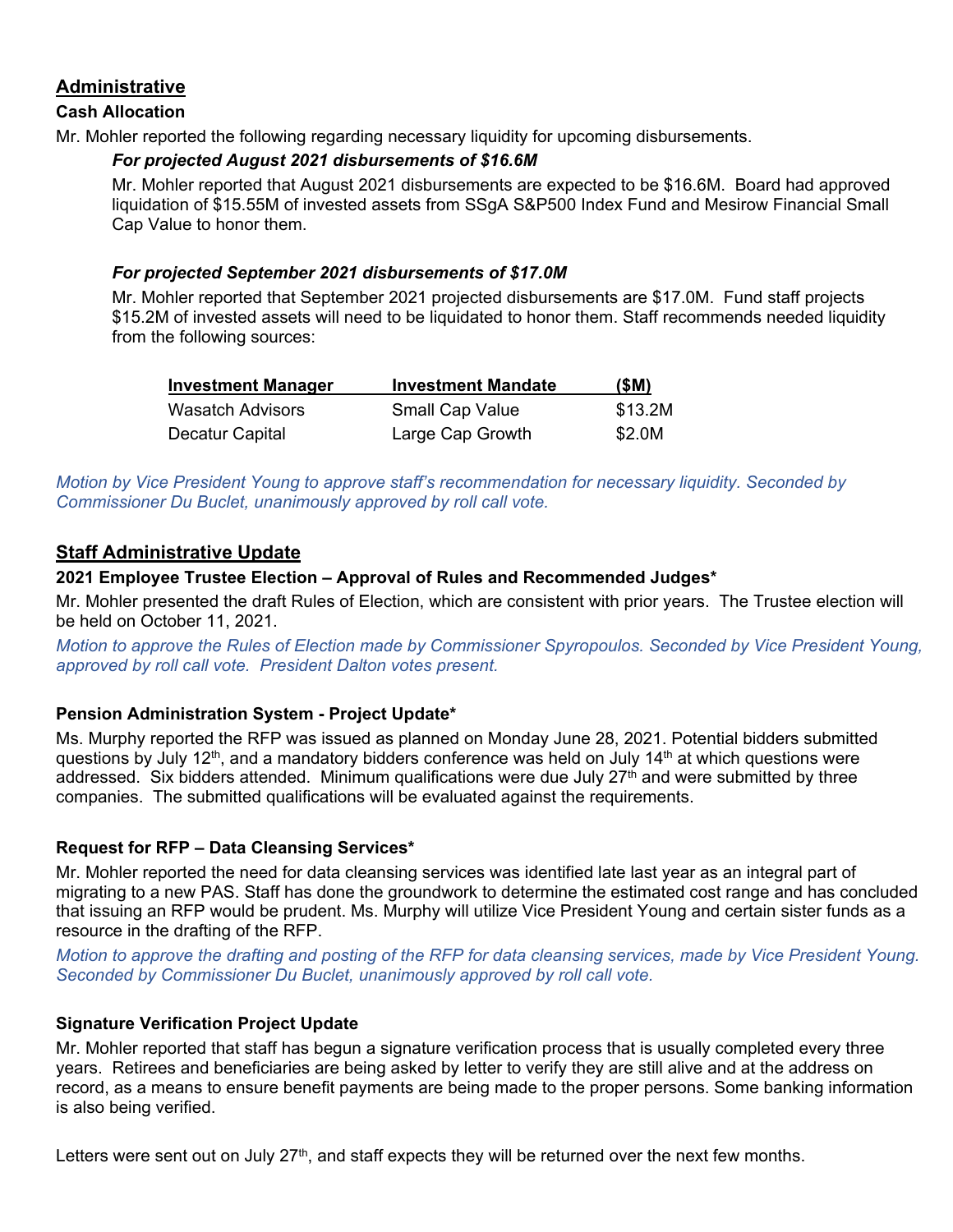## **Staff Administrative Update, continued**

### **DRAFT Overpayment Recoupment Policy\***

Mr. Mohler reviewed a new policy outlining procedures to be followed by staff for the recoupment of overpayments. Discussion ensued.

*Motion to approve the Overpayment Recoupment Policy made by Commissioner Spyropoulos. Seconded by Vice President Young, unanimously approved by roll call vote.* 

### **DRAFT Annual Financial Report Presentation to the District Board of Commissioners**

Mr. Mohler reviewed the slide deck he will be presenting to the MWRD BOC at their regular Board meeting on Thursday September 2, 2021. The presentation to the BOC will highlight information from the RF 2020 Annual Financial Report and 2020 Actuarial Valuation Report – including the positive investment returns, increase in funded ratio, historical high for investment assets, changes in membership demographics and positive effect of the MWRD's additional contribution in 2020. Discussion ensued.

### **Trustee Education Discussion / Opportunities\***

Mr. Gillespie reported on upcoming Trustee Education Opportunities, noting the upcoming series of online conference by P&I. President Dalton noted the IFEBP conference in October will be both a live conference in Denver and virtual. Mr. Gillespie agreed to re-send the Excel training tracker to the Trustees. Discussion ensued.

### **Legal & Legislative**

**None** 

### **Meeting attendance (reminder)**

To ensure that the minutes of the meeting are properly recorded, anyone attending the meeting via teleconference outside the Board members, Fund consultants, and pertinent Fund staff, were asked to identify themselves and affiliation, if any.

### **Staff Investment Update(s)**

### **Manager Presentation to Trustees – Garcia Hamilton Core Fixed Income**

Ms. Stephanie Roberts, Mr. Gilbert Garcia, and Mr. Jeff Detwiler from Garcia Hamilton presented to the Board (via videoconference) an update on their core fixed income mandate. Discussion ensued.

### **Current vs. Target Asset Allocation**

Mr. Gillespie presented to the Retirement Board the Fund's current asset allocation compared to the target allocation.

### **Watchlist Update\***

Mr. Gillespie reported that three firms remain on the Watchlist for varying reasons, as reported previously - LSV International Small Cap, Decatur Large Cap Growth and UBS Trumbull Property Fund.

### **DRAFT RFP International Equity - Developed Countries\*/\*\***

Mr. Mohler recapped the Fund's international equity allocations are all in passive management with the exception of the emerging markets allocation, and the small cap developed markets allocation (this manager is on Watch.) After previous discussions, staff is presenting a draft RFP for actively managed international equity, considering all capitalizations, and diverse providers.

*Motion to approve the posting of the International Equity RFP made by Commissioner Du Buclet. Seconded by Vice President Young, unanimously approved by roll call vote.*